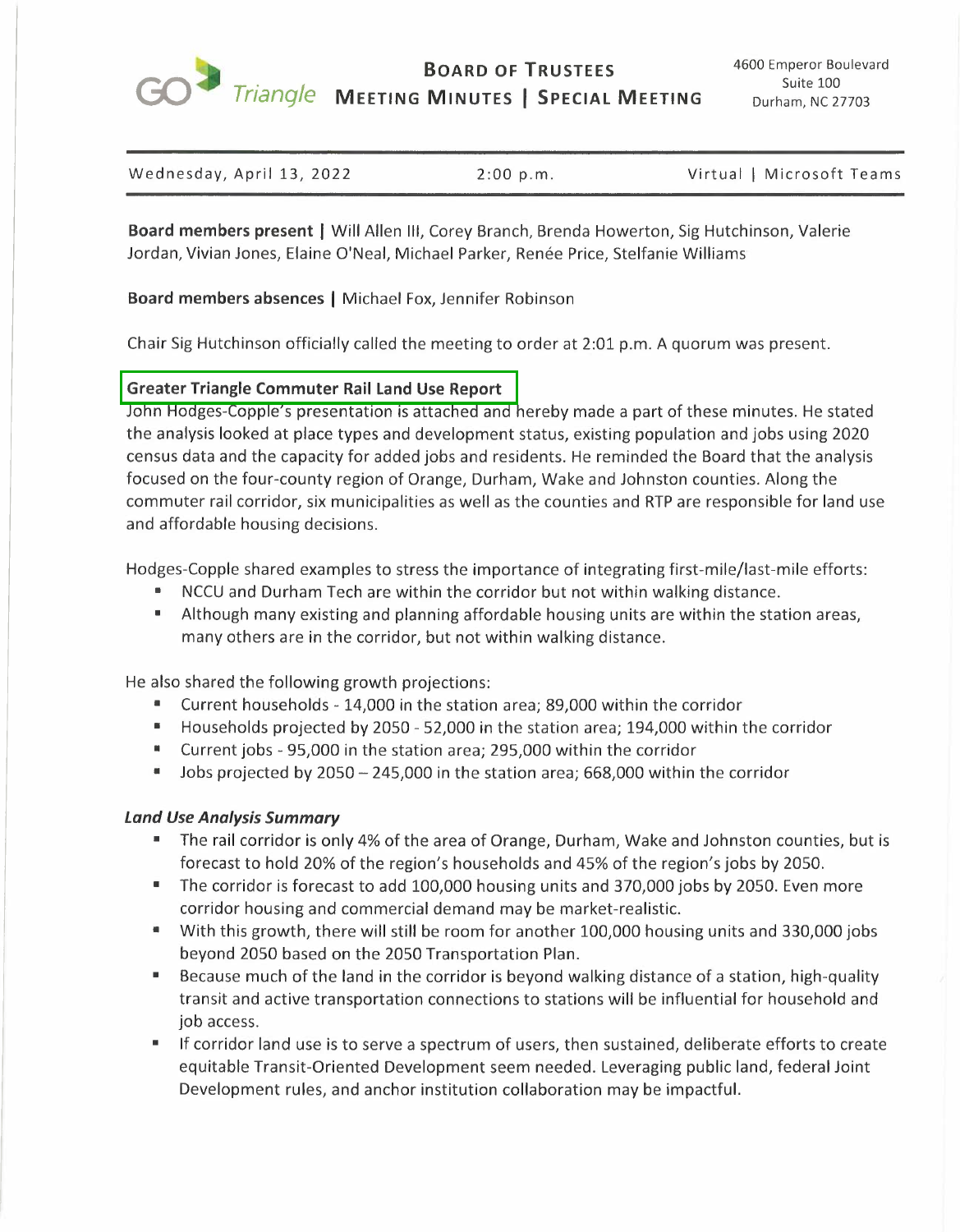Hodges-Copple then reviewed summaries of the prior two analyses conducted by TJCOG.

## *Travel Market Analysis Summary*

- The rail corridor is only 4% of the area of Orange, Durham, Wake and Johnston counties, but has 30% of the region's primary jobs [280,000 jobs].
- 23% of the region's jobs with earnings below \$40,000 per year are located in the rail corridor.
- The Wake County-Durham County regional connection is the largest in North Carolina with over 96,000 workers living in one county and working in the other.
- Eight of the top ten job hubs in the region are along the rail corridor, including the city centers of Raleigh and Durham, Duke University and Medical Center, NC State and RTP.
- 56,000 workers both live and work in block groups along the corridor.
- Almost 70,000 people live in neighborhoods that are completely or partly in the corridor and achieve thresholds for the amount and concentration of BIPOC, lower income and zero-car households, and legally-binding, affordability-restricted housing units.
- Safe and seamless first-mile/last-mile connections are key to serving these neighborhoods.

# *Affordable Housing Analysis Summary*

- There is a substantial amount of legally-binding, affordably restricted [LBAR] housing along the rail corridor, especially in Wake and Durham counties, which can be linked to major job hubs by commuter rail transit.
- There is a substantial amount of multi-family naturally occurring affordable housing [NOAH] along the rail corridor, including a large percentage of Johnston County multi-family NOAH units.
- Housing Authority plans and LIHTC awards would add more than a thousand LBAR affordable housing units within station study areas.
- Existing affordable housing would earn a "medium-high" score in federal funding competition; future affordable housing would likely raise this score.
- Based on a "first pass" analysis, there are opportunities for more affordable housing using public and anchor institution land along the rail corridor, should communities and partners wish to pursue this options.
- Safe and seamless first-mile/last-mile connections will be important to serve affordable housing.

John Hodges-Copple noted important considerations for successful transit investments:

- Involving institutional land owners, including GoTriangle, cities, counties, universities, housing authorities and the State in development and housing strategies in the corridor.
- Ensuring land use and transit are given equal weight and planned together, and using equitable transit-oriented development as the framework for future planning.
- Developing a compelling regional vision for the future growth not just in the commuter rail corridor, but along a network of high-quality transit investments in the region.
- Placing special emphasis on multi-family housing development in the corridor, through local efforts, leveraging public land, and using the FTA Joint Development program.
- A collaboration on first-mile, last-mile investments to connect stations to destinations.